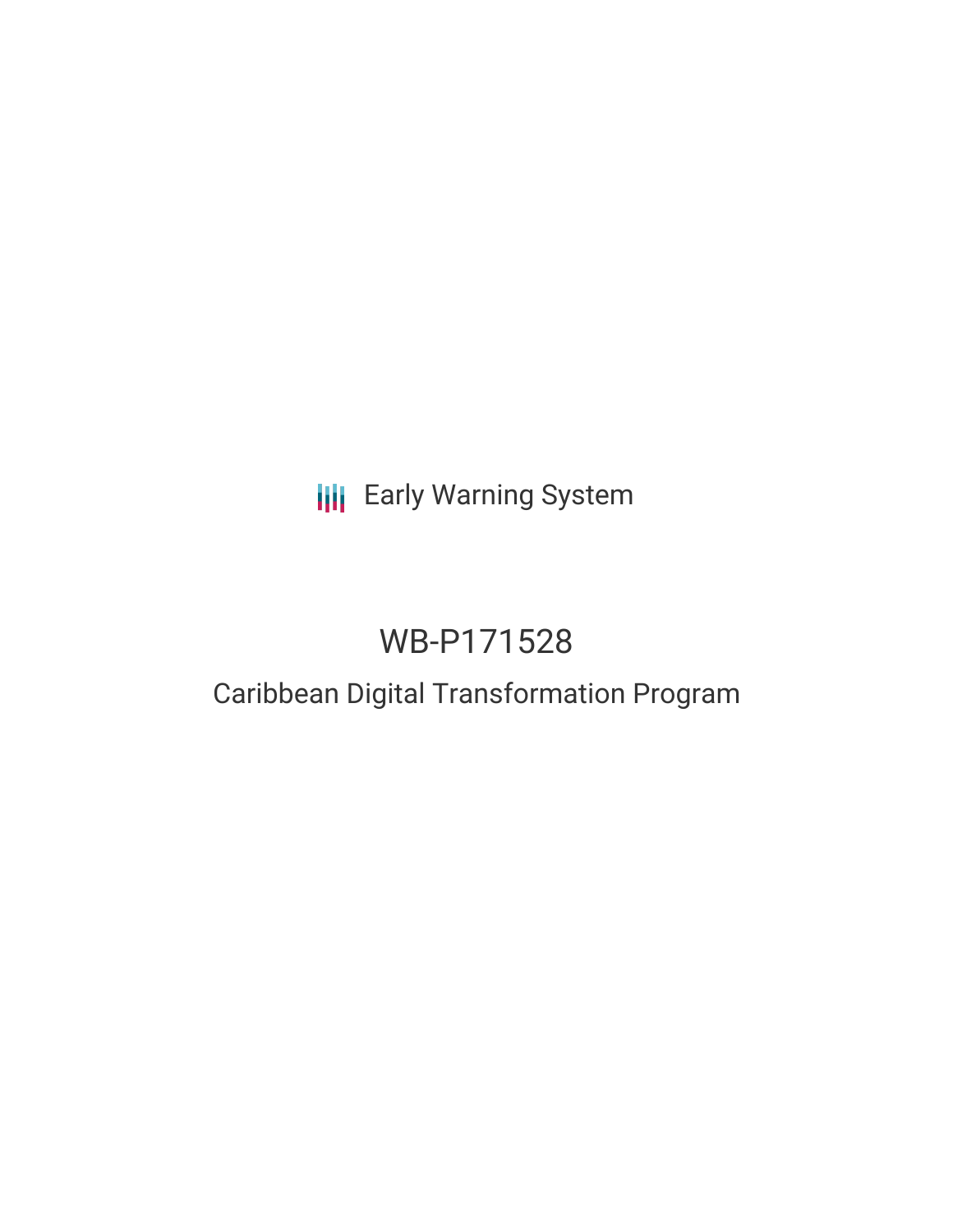

#### **Quick Facts**

| <b>Countries</b>               | Antigua and Barbuda, Dominica, Grenada, St. Kitts and Nevis, St. Lucia, St. Vincent and the Grenadines |
|--------------------------------|--------------------------------------------------------------------------------------------------------|
| <b>Financial Institutions</b>  | World Bank (WB)                                                                                        |
| <b>Status</b>                  | Proposed                                                                                               |
| <b>Bank Risk Rating</b>        | U                                                                                                      |
| <b>Voting Date</b>             | 2020-03-30                                                                                             |
| <b>Borrower</b>                | Regional                                                                                               |
| <b>Sectors</b>                 | Industry and Trade                                                                                     |
| <b>Investment Amount (USD)</b> | $$65.00$ million                                                                                       |
| <b>Project Cost (USD)</b>      | $$64.00$ million                                                                                       |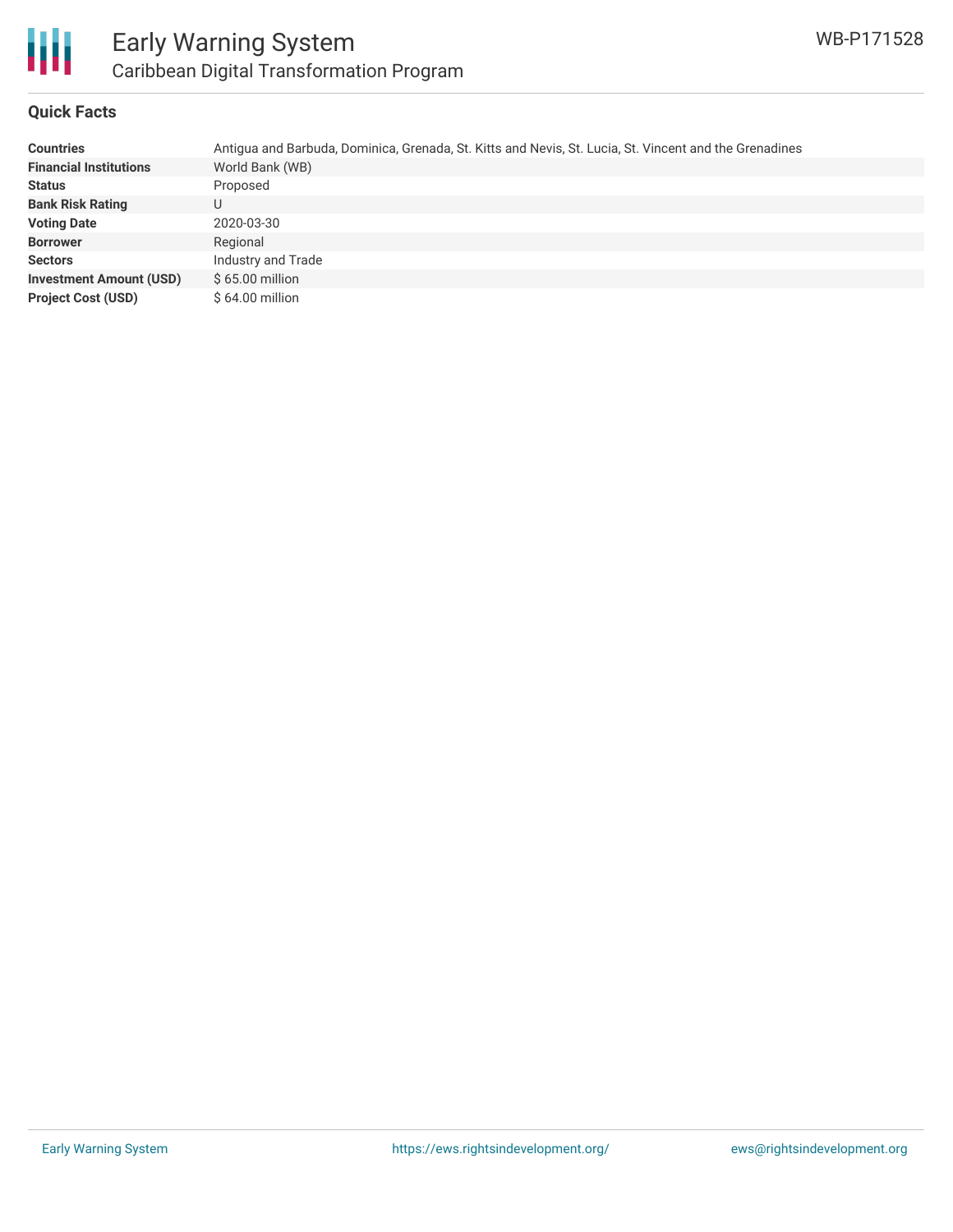

#### **Project Description**

According to the bank, the project aims to contribute to increased access to digital connectivity, digital public services and the creation of technology enabled businesses and jobs across the participating Eastern Caribbean countries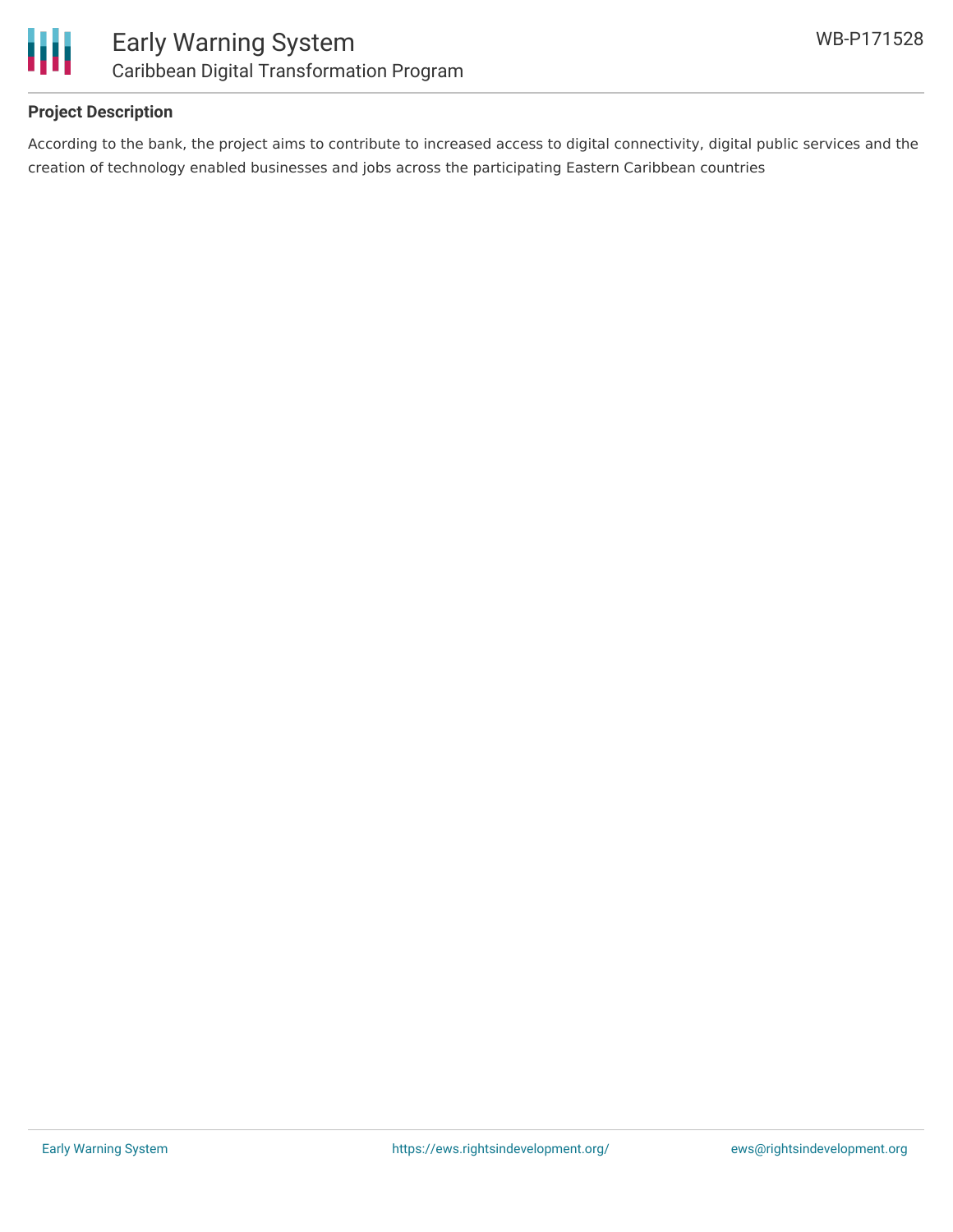

#### **Investment Description**

World Bank (WB)

No investment type in project doc at the time of snapshot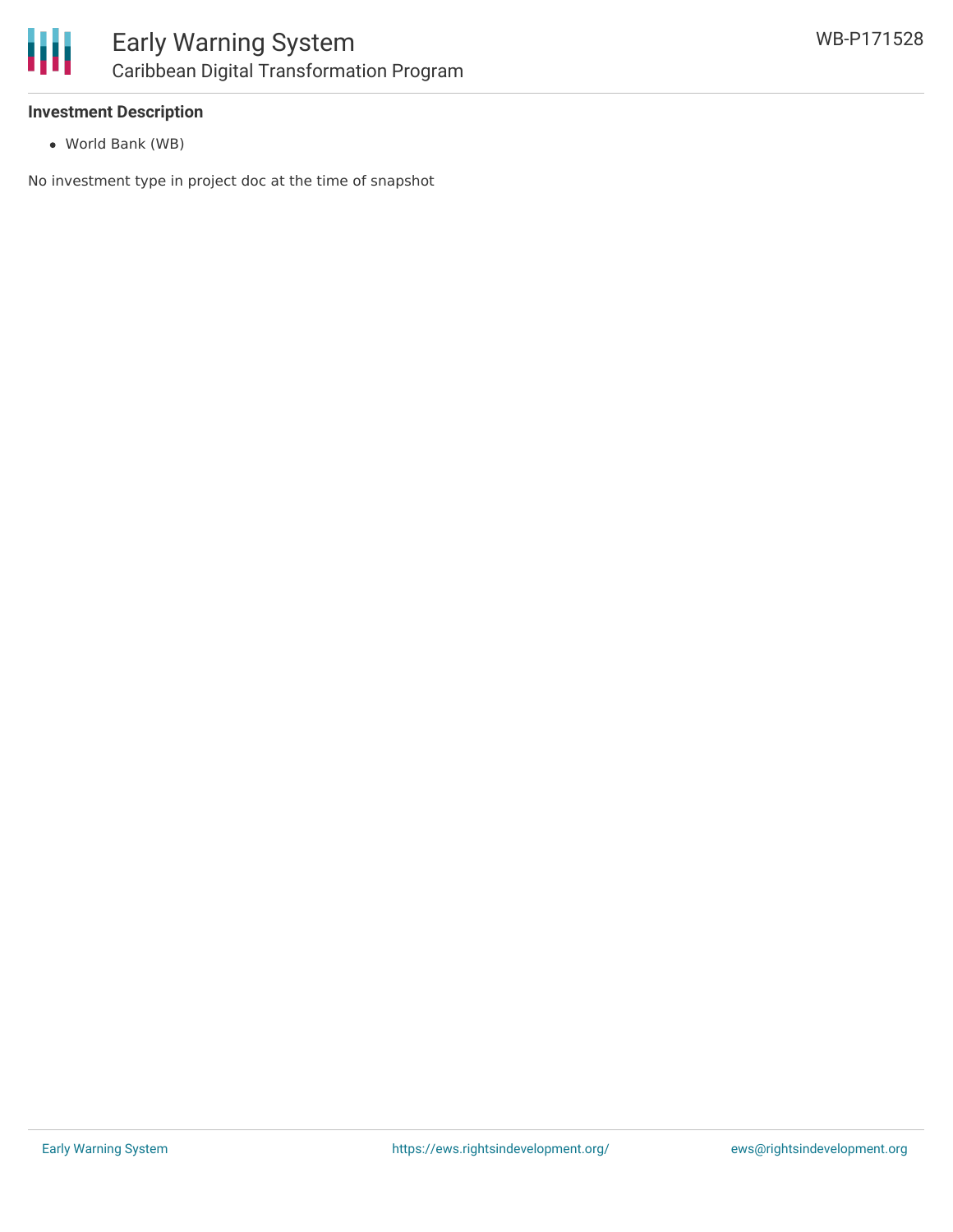

#### **Contact Information**

ACCOUNTABILITY MECHANISM OF WORLD BANK

The World Bank Inspection Panel is the independent complaint mechanism and fact-finding body for people who believe they are likely to be, or have been, adversely affected by a World Bank-financed project. If you submit a complaint to the Inspection Panel, they may investigate to assess whether the World Bank is following its own policies and procedures for preventing harm to people or the environment. You can contact the Inspection Panel or submit a complaint by emailing ipanel@worldbank.org. You can learn more about the Inspection Panel and how to file a complaint at: http://ewebapps.worldbank.org/apps/ip/Pages/Home.aspx.